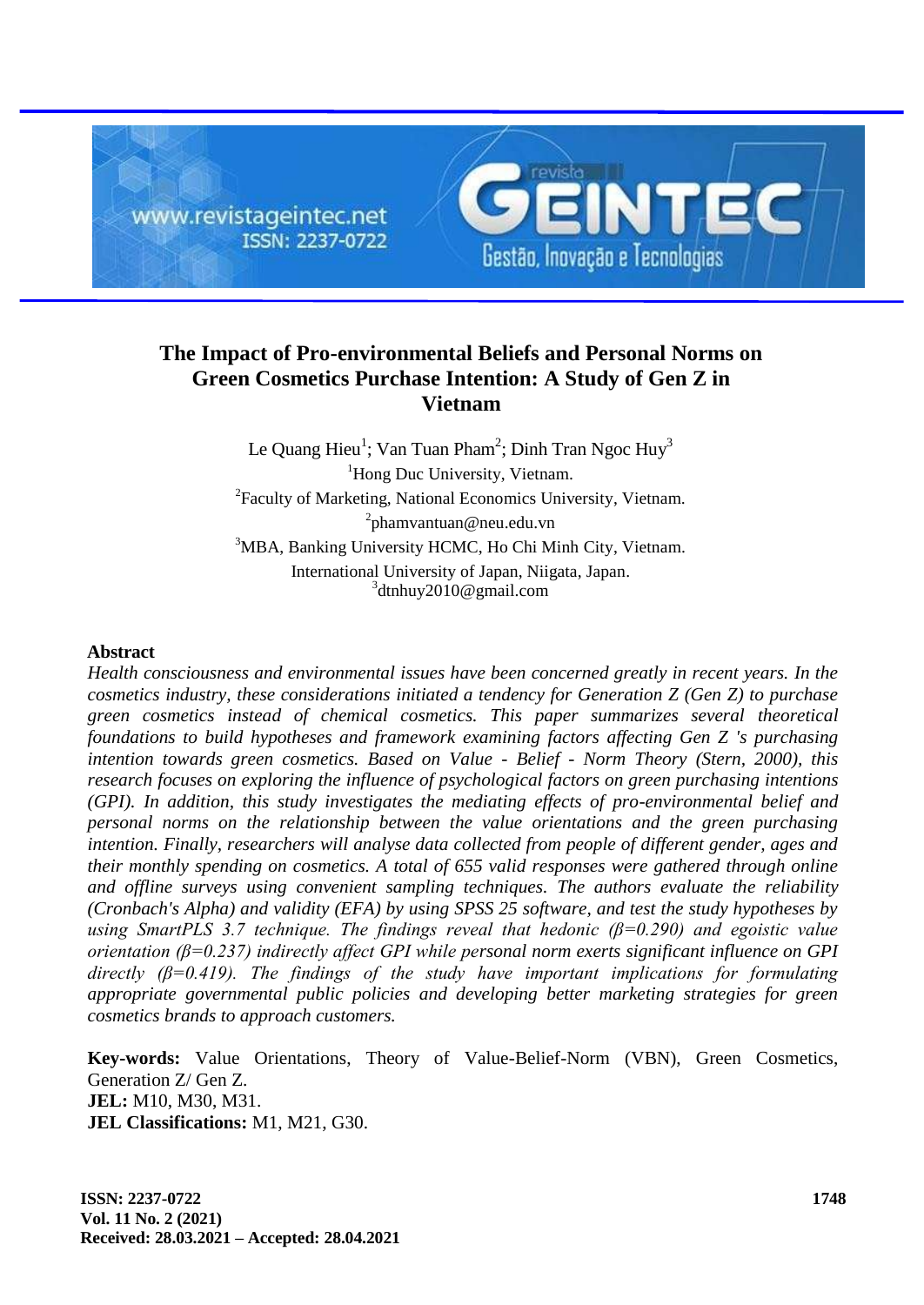#### **1. Introduction**

That Vietnamese consumers have had a tendency to purchase "green" products in recent years has been proven by 49% of consumers who are interested in products using sustainable sourcing. While 73.5% of consumers cared about environmental issues, 84.5% of consumers prefered organic products. Hence, green cosmetics are being developed with an aim to reduce negative impacts on the environment. "Green cosmetics" are defined as cosmetic products that use natural ingredients produced from natural or renewable raw materials and do not harm the environment. Besides, green cosmetics do not pose a danger to human or animal health. The fundamental requirement in cosmetics production, distribution and consumption processes is pro-environment. Lin et al. (2018) states that using green cosmetics has gradually become a lifestyle that demonstrates responsibility for self-care as well as environmental protection. Therefore, green cosmetics not only bring health values positively to consumers but also contribute to reduce environmental pollution. For that reason, it is necessary to have specific studies on green cosmetics purchasing intention to promote the ecologically consumption behavior.

In the scientific history of green consumer behavior intention, various theoretical models have been applied to explain human intention like Theory of Reasoned Action (Fishbein and Ajzen, 1975), Theory of Planned behavior (Ajzen, 1991), and Theory of Value - Belief – Norm (VBN Theory) (Stern, 2000). In Vietnam, there is a shortage of studies focusing on exploring green consumer psychology, especially in terms of Gen Z - the key buyers in the future. This problem resulted in obstacles for cosmetics brands to launch effective integrated marketing campaigns targeting Gen Z to persuade them to purchase green products. Meanwhile, VBN Theory has been frequently applied to study green behavior globally in many fields such as: electricity protection, green cosmetics, organic food, ecotourism, etc (van der Werff and Steg, 2014). It also demonstrates a causal relationship between an individual value and purchasing intention through personal beliefs and norms (Stern, 2000). Hence, this study focused on exploring Gen Z's green purchase intention under factors in VBN model.

Another aim of this study is examining a new factor in the VBN model: hedonic value orientation (HVO). HVO has only emerged in recent studies, however, it is proven to exert the strongest impact on pro-environment belief (PEB) and green purchasing intention (van der Werff and Steg, 2016; Jaini et al., 2019). Hence, HVO will be situated in this research model.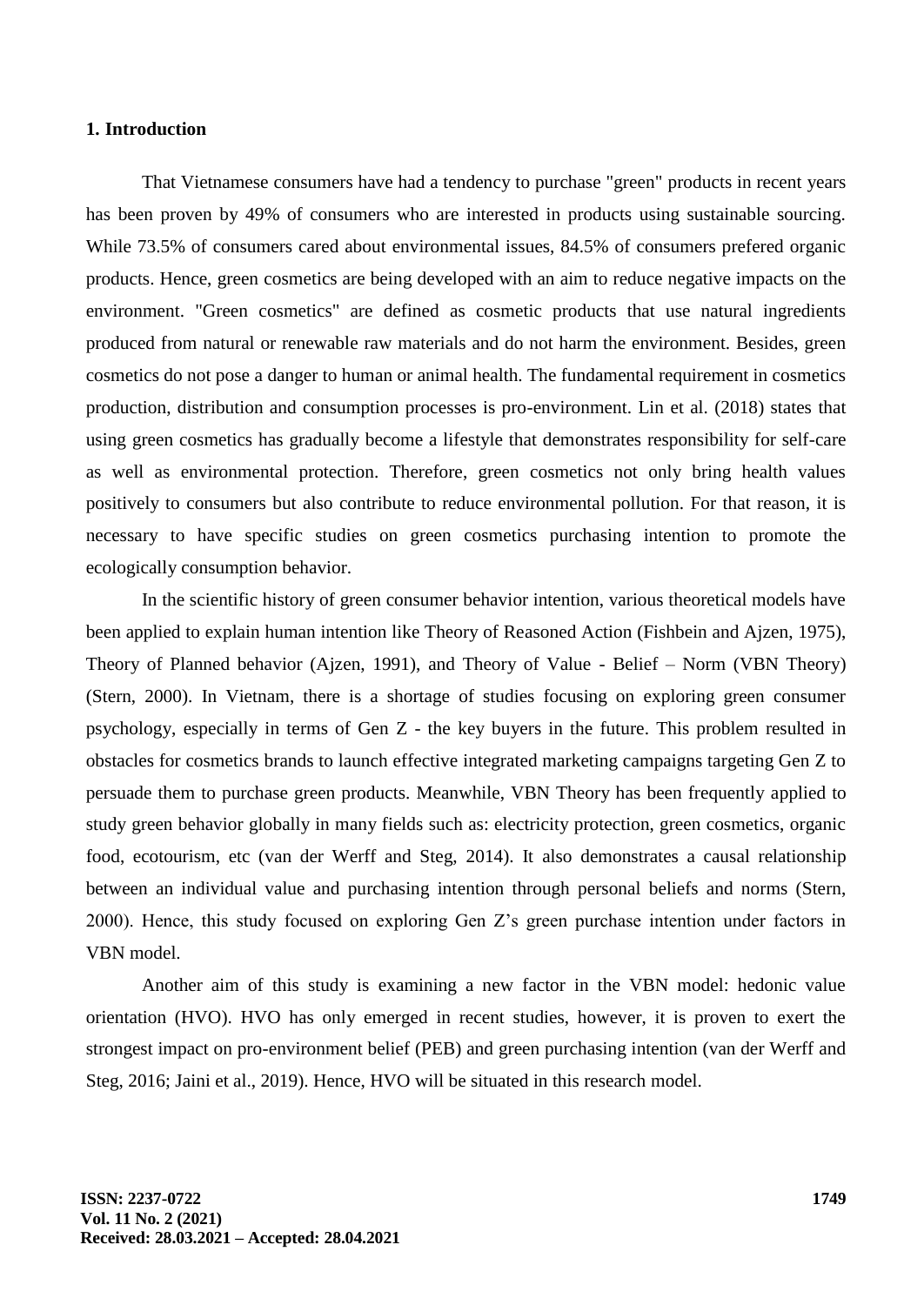#### **2. Literature Review & Hypothesis Development**

#### **2.1. Theory of Value - Belief - Norm (VBN Theory)**

VBN theory is the development of two complementary theoretical approaches which are Basic Human Values Theory (Schwartz, 1992) and Norm Activation Model Theory (NAM Theory) (Schwartz, 1977). Basic Human Values Theory considers individual attitudes and behavior as an expression of "enduring, trans-situational beliefs about desired end states of social interaction" (Landon et al., 2018). Values and beliefs are linked indissolubly. Values are concepts of beliefs and demonstrate attitudes about a particular object, as well as an individual's relationship to that object (Schwartz, 1992). Meanwhile, NAM Theory examined three determinants of environmental protections including: awareness of consequences (AC beliefs), ascription of responsibility (AR beliefs) and personal norms (PN). From the two theories mentioned above, Stern (2000) completed the Value - Belief - Norm Theory (VBN) that demonstrates the causal relationship between personal values and behavioral intention through two mediation factors: pro-environment belief (PEB) and personal norms (PN). The VBN model has been principally applied for studying environmental behaviors, especially on climate change (Nilsson et al., 2004), green cosmetics (Jaini et al., 2019), smart energy systems (van der Werff and Steg, 2016). And Anh, P.T et al (2019) mentioned that sustainable consumption choices are positively influenced from three factors include: (i) sustainable purchase choices, (ii) sufficient and frugal consumption and (iii) awareness and action to protect environment. Zhang and Zhou (2019) also stated consumers had uncertain attitudes towards buying natural cosmetics, which had no obvious impact on the purchasing behavior; the perceived social pressures from family, relatives, groups, etc. had a clear positive impact on the purchasing behavior; online purchasing, recommendation from others, and sustainable lifestyle facilitated the purchasing behavior; high price, inconvenient purchasing location, lack of knowledge, non-harmonized certifications, etc. led to the inconsistency between consumers' purchasing intention and actual purchasing behavior.

#### **2.2. Hypotheses Development**

Value Orientation is conceptualized as important standards that serve as principles in people's lives (Stern, 2000). These value orientations are considered to be the decisive factors in shaping personal beliefs and norms.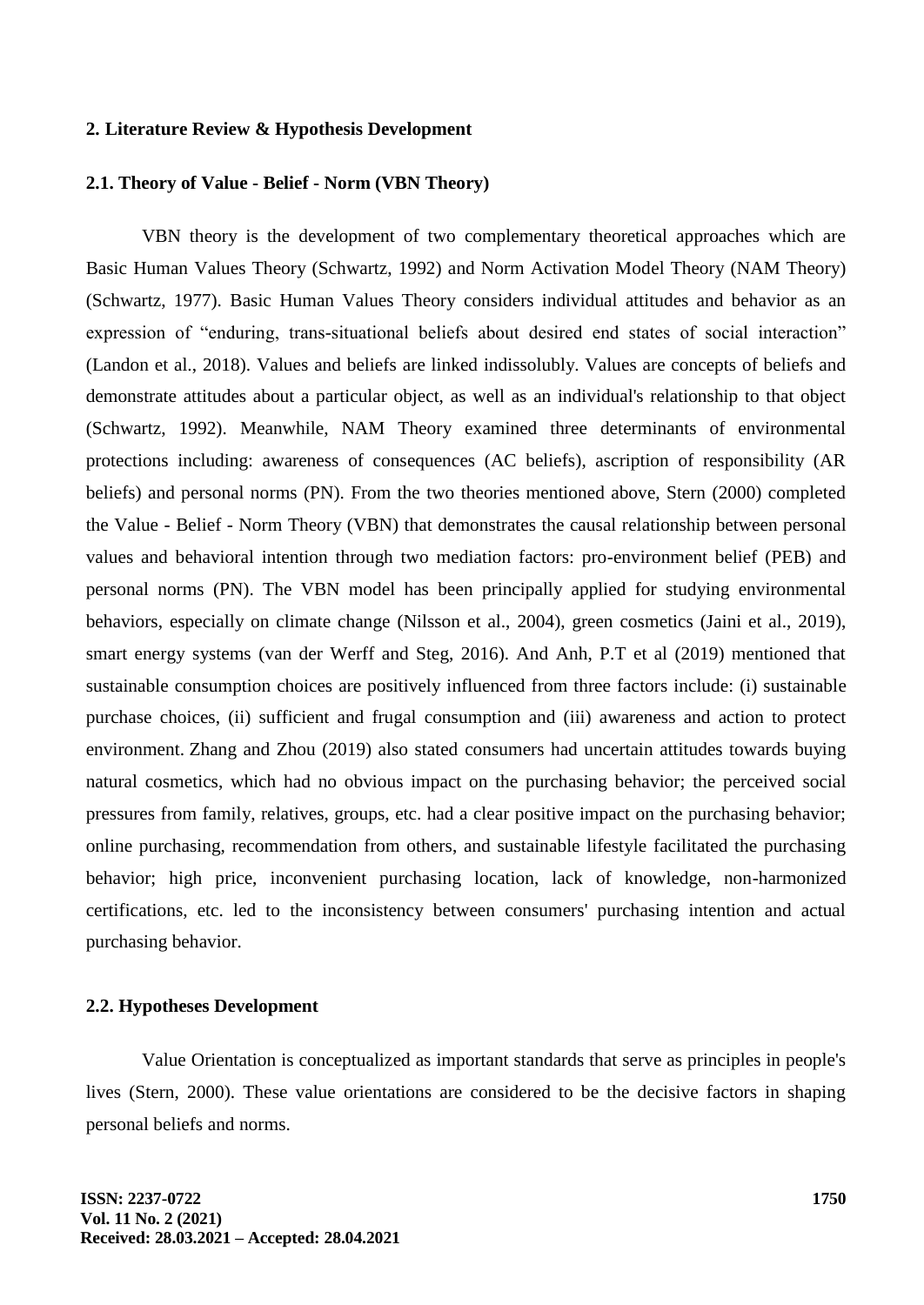*Altruistic Value Orientation (AVO)* has been concluded by previous scholars as a predictor of human environmental intentions (Stern, 2000; Steg et al., 2014). For instance, a person with high altruistic value orientation will make purchasing decisions dependent on community and pro-environmental benefits rather than personal benefits (De Groot et al., 2007). Jaini et al., (2019) also confirmed that altruistic value orientation (AVO) positively affects pro-environmental beliefs (PEB) among Malaysian consumers. However, Stern (2000) and Schultz (2005) indicated that there is no relationship between these two variables in their study. The reason for the inconsistency is between these studies' results is the difference in research subjects. Hence, the authors decided to situate the altruistic value orientation into the assumption of the research model to re-examine it with Generation Z consumers in Vietnam:

# **H1: Altruistic Value Orientation (AVO) influences positively on Pro-Environmental Beliefs (PEB)**

*Hedonic Value Orientation (HVO)* represents the comfort, and happiness gained from experiencing the service (Venkatesh and Davis, 2000). Most previous studies have shown that HVO has a negative relationship with pro-environmental beliefs (De Groot et al., 2008; Jakovcevic and Steg, 2013). This describes that people with a strong hedonic value orientation will have low confidence in environmental protection. However, there exists evidence that HVO can be considered as a highlighted factor which has a significant impact on environmental beliefs rather than remaining values (Hiratsuka et al, 2018; Jaini et al., 2019). Thus, the following hypothesis is proposed:

## **H2: Hedonic Value Orientation (HVO) Influences Positively on Pro-Environmental Beliefs (PEB)**

*Egoistic Value Orientation (EVO)* implies how an individual attaches great importance to their personal resources. The study of Lockie et al. (2004) showed that EVO promotes organic food consumption. Conversely, Maria and Plakoyiannaki, (2011) and Pop et al., (2020) reported that no significant impact between EVO and PEB in the context of natural cosmetics. Considering this contradiction, the authors have decided to orient the Egoistic values in the context of current research, which can formally propose the following hypothesis:

## **H3: Egoistic Value Orientation (EVO) Influences Positively on Pro-Environmental Beliefs (PEB)**

*Pro-environmental beliefs (PEB)* refer the general belief relating to the natural environment that individuals hold, including 2 aspects: (1) Awareness of consequences (AC) - perceptions of the threats to themselves and others when the environment is polluted; (2) Ascription of responsibility (AR) - perceptions of their influences on environment and their mitigation of environmental pollution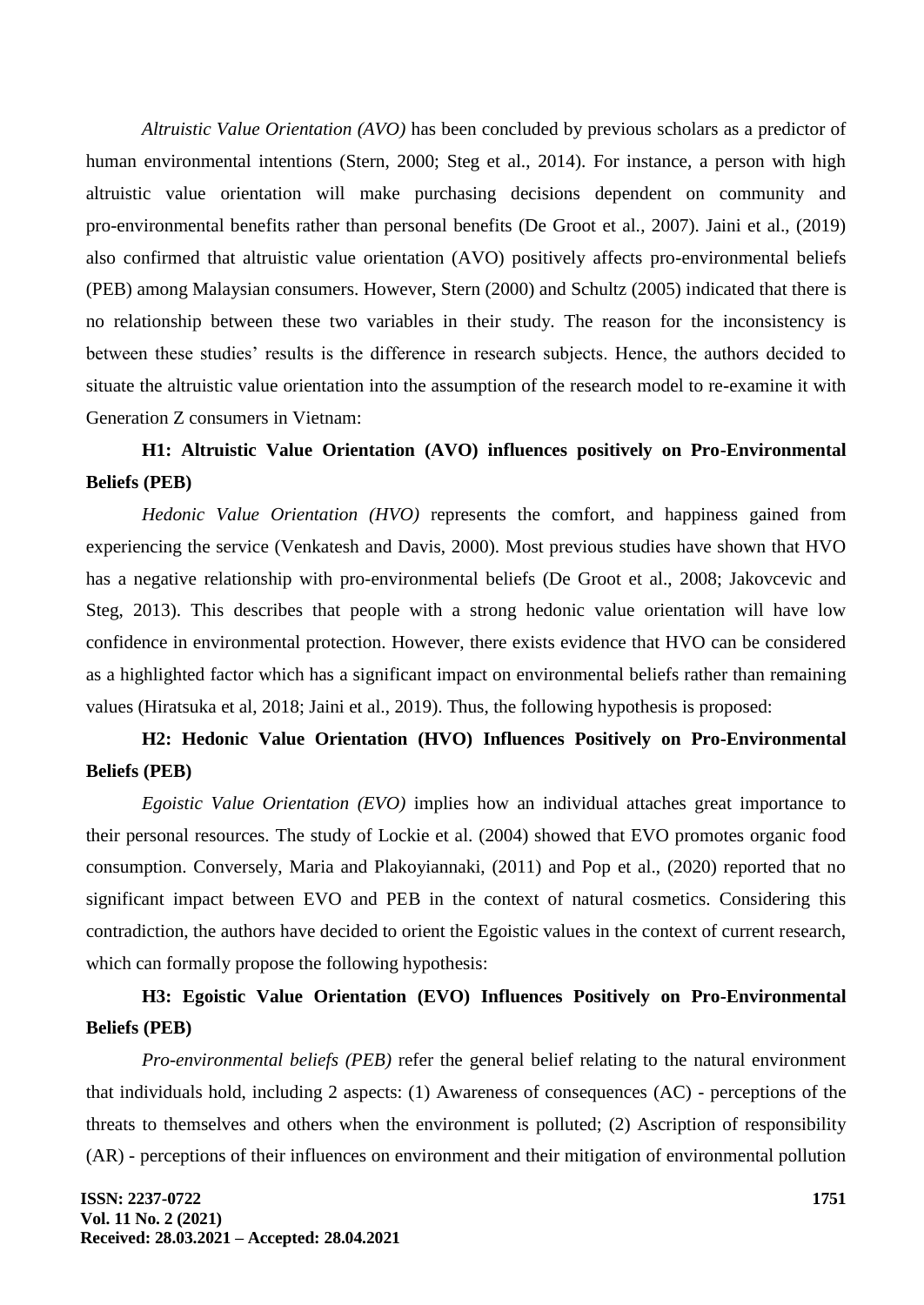abilities. Based on VBN theory, AC and AR are found to act as significant antecedents of personal norm (Stern, 2000). As argued by Fishbein and Ajzen (1977), people with high pro-environmental beliefs will expose strong personal norms. Thus, this relationship can be formally presented as following:

## **H4: Pro-environmental Beliefs (PEB) Influence Positively on Personal Norms (PN)**

*Personal norm (PN)* is a sense of the obligation to take actions for the environment, relating to a "moral obligation to perform or to restrain specific actions" (Schwartz, 1977). Personal norms are associated with feelings of pride, while non-compliance with personal norms is associated with feelings of guilt and anxiety. According to Huijts (2013), personal norms are the most important factor in explaining pro-environmental behavioral intention.

*Green purchasing intention (GPI)* is conceptualized as the willingness and preference of green products to conventional ones in the consumer consideration process (Rashid, 2009). In this study, GPI is construed as "consumers' willingness to buy green cosmetics products".

## **H5: Personal Norms (PN) Influence Positively on Green Purchasing Intention (GPI)**

In previous studies, researchers have explored the differences in green consumer intention based on their identity characteristics such as income (Prud'homme and Raymond, 2013), gender (Çabuk et al, 2008; Irawan and Darmayanti, 2012), and age (Syrek and Gul, 2017). In addition, the research model examines consumer intention under control variables: (1) Monthly cosmetics spending, (2) Gender and (3) Age. From the above hypotheses associated with Gen Z and Vietnamese context, the authors propose the following conceptual framework to test these relationships:



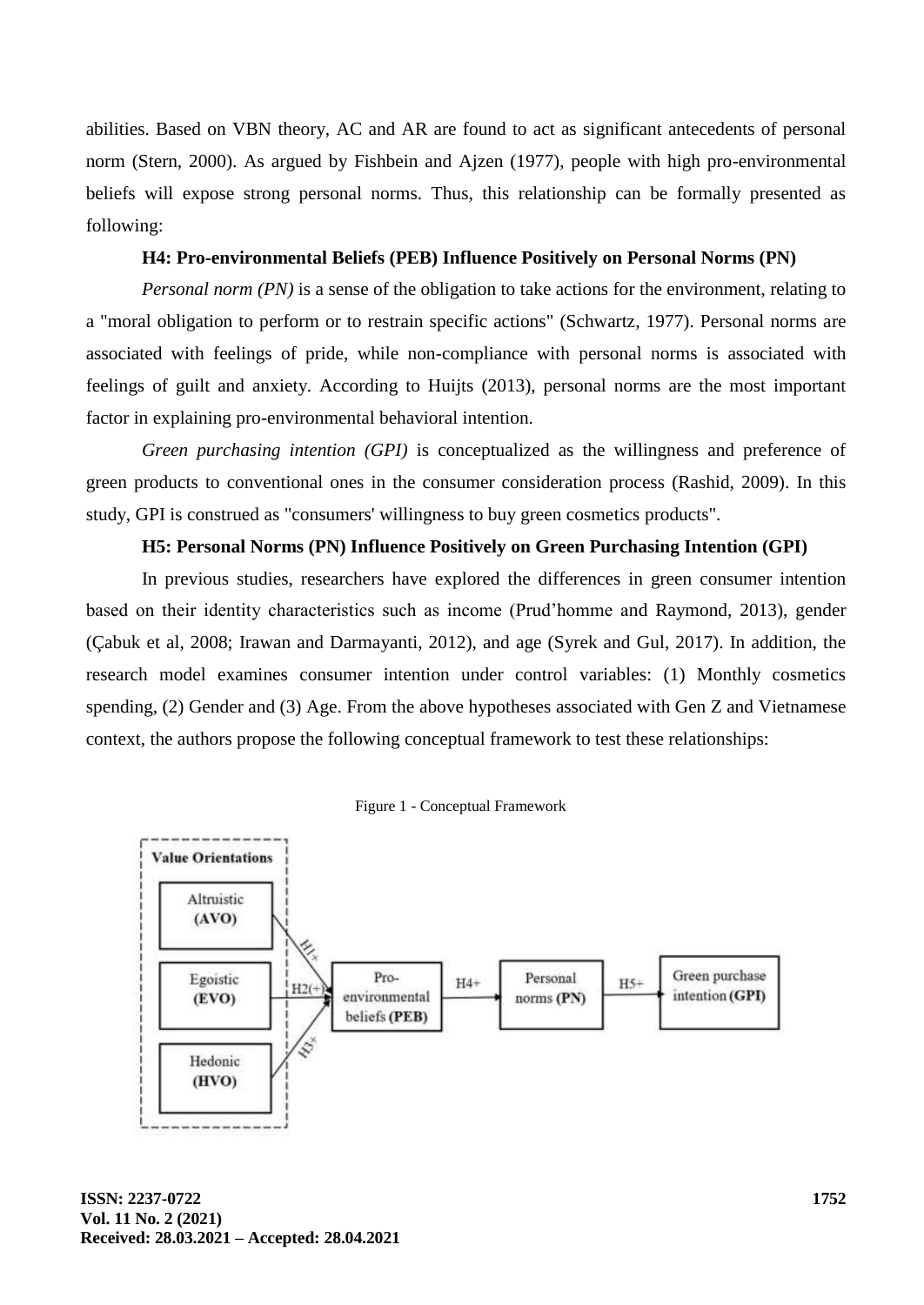### **3. Methodology**

#### **3.1. Sample and Data Collection**

The study explores the impact of value and time orientations on green cosmetics purchase intention. A conceptual model (Figure 1) was built to test the proposed hypotheses. Based on empirical investigation, this study uses a quantitative method, in which questionnaires were used as instruments to collect the data from respondents. The data collection was implemented in January/2021 in Hanoi, Ho Chi Minh City, and Danang using a convenience sampling technique on both offline and online platforms. The number of observed variables in this study is 28, thus, the size of the sample should be at least 10\*28=280 respondents (Hair et al., 2014). In fact, there are **655 valid answers** collected.

As result, the number of female respondents accounts for 74,8%, approximately three times higher than male (23,7%). Regarding the respondents' age, the majority are in the 18-22 age group  $(66,6\%)$ . With respect to the consumers' spending for cosmetics, the most common answer  $(84\%)$  is less than 1.000.000 VNĐ per month. In addition, Gen Z's purchase channel: traditional shopping channels (showrooms/ dealers) and modern channels (social networks/ e-commerce platforms) are just slightly different, with nearly the same ratio - 50, 4% and 51.6% respectively. Moreover, gen Z's product awareness is increased through: social networks (82.3%), recommendation from friends/ acquaintances (43.3%), e-books/ magazines (23.1 %), traditional books/ newspapers/ magazines (7.8%).

#### **3.2. Measurement**

The study has a total of 6 latent variables with 28 observed variables inherited and developed from the scales tested by previous authors. AVO was measured via three items adapted from Izagirre-Olaizola (2015); HVO was measured via four items adapted from Ghazali et al (2017), Jaini et al. (2019), Joireman et al. (2001); EVO was measured via five items adapted from Joireman et al. (2001). PEB was measured via three items adapted from Han et al. (2010), PN was measured via eight items adapted from Onwezen et al. (2013). GPI was measured via five items adapted from Chen (2014). A five-point Likert scale ranging from 1 (strongly disagree) to 5 (strongly agree) was used. Additionally, some questions with nominal scale to investigate information about demographics, monthly spending on cosmetics and product consumption habits.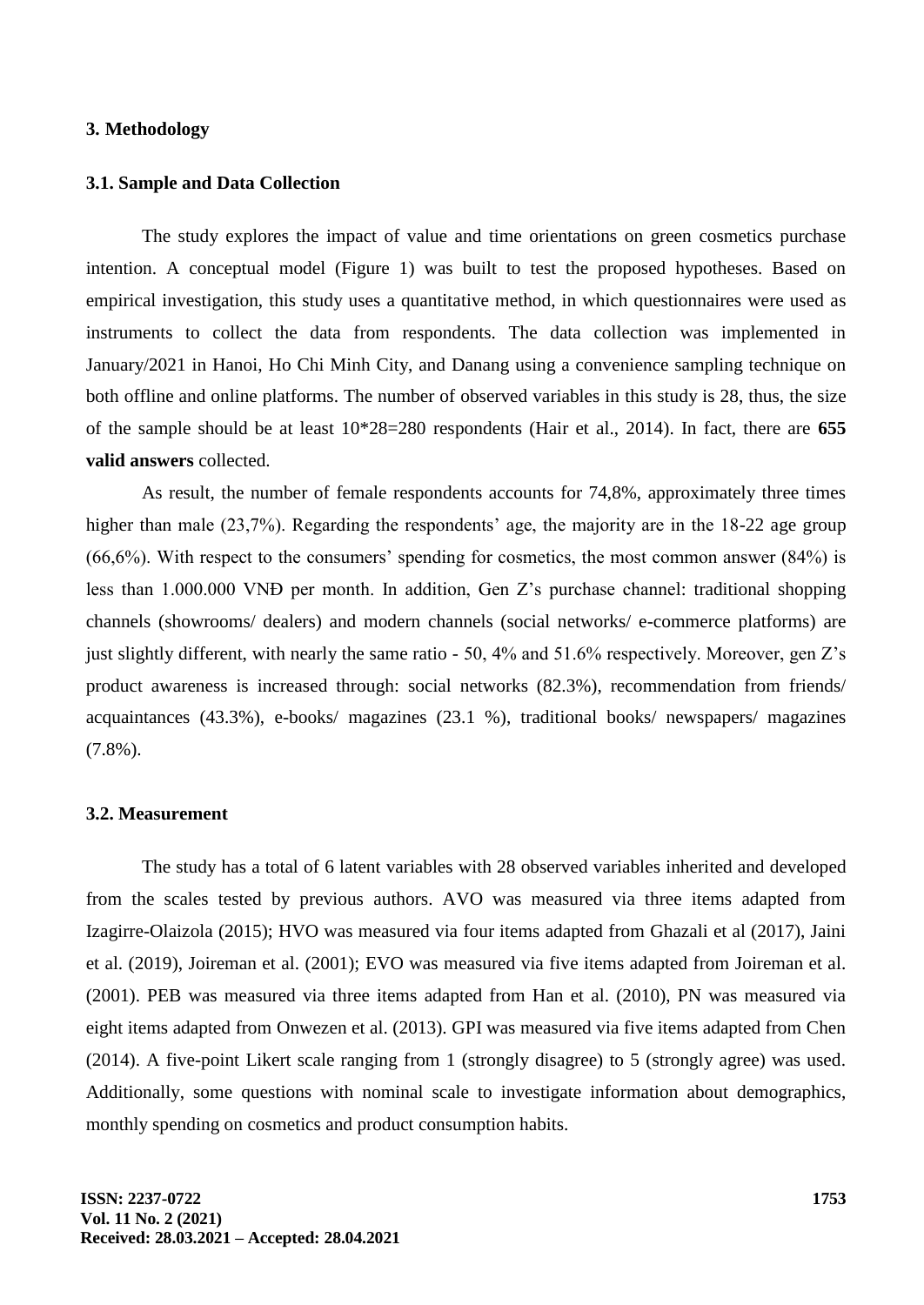The collected data was analyzed in the following order: (1) indicating scale reliability by Cronbach's Alpha test, (2) discovering the factor structure by Exploratory factor analysis, (3) testing the relationships developed in this research by partial least squares-structural equation modeling (PLS-SEM), (4) comparing the difference in intentions to buy green cosmetics under the influence of control variables by ANOVA test and T-test. SmartPLS (version 3.7) and SPSS (version 25) are applied in this study. Because of adapting established scales, all scales have reliability measurement with Cronbach's alpha above 0.7, except AVO. A validity test by exploratory factor analysis (EFA) gave the result that all factor loadings are above 0.5. Hence, AVO was removed from the model because of reliability conditions. HVO, EVO, FTP, PEB, PN, and GPI will be further analyzed under Partial Least Squares Structural Equation Modeling (PLS-SEM) with the help of SmartPLS 3.7 software.

#### **4. Research Findings & Discussion**

The Partial Least Squares method was performed to analyze the data according to the two-stage analytical procedure proposed by Anderson and Gerbing (1988). At the first stage, measurement model will be evaluated convergence validity and discriminant validity. Secondly, structural model assessment will test the hypotheses. Besides, it performed the bootstrapping test to evaluate the significance level of the load system external and the path coefficient and the blindfolding test to evaluate the accuracy level of the forecast.

#### **4.1. Measurement Model Assessment**

The measurement model was evaluated to assess the composite reliability (C.R.) and average variance extracted (AVE). All factors have warranted C.R. requirement (above 0.7 - according to Hair et al., 2014), ranging from 0.88 (EVO) to 0.92 (PN). Furthermore, all the AVE values in these scales were exceeded 0.6, which means that all latent variables are on average able to explain more than half of the variance of its indicators (Fornell and Larcker, 1981). Table 1 shows the discriminant validity that compares AVE values. All square roots of the AVE (on the diagonal in bold) were greater than correlations between constructs (on the corresponding row and column), hence discriminant validity was achieved Fornell and Lacker's criteria. Overall, the measurement model achieved an adequate and satisfactory reliability and validity.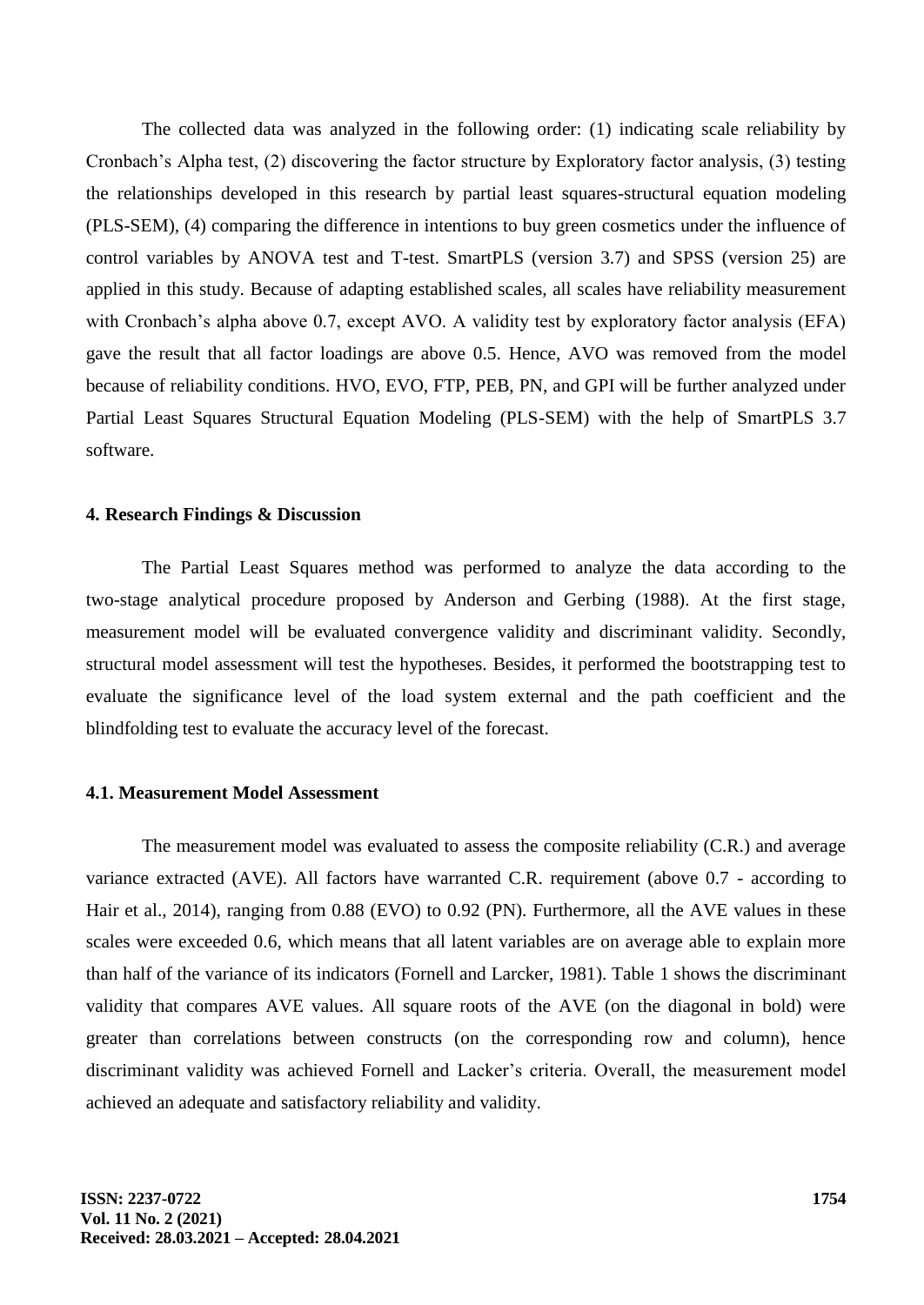|            | <b>EVO</b> | <b>GPI</b> | <b>HVO</b> | <b>PEB</b> | PN    |
|------------|------------|------------|------------|------------|-------|
| <b>EVO</b> | 0.786      |            |            |            |       |
| <b>GPI</b> | 0.401      | 0.804      |            |            |       |
| <b>HVO</b> | 0.495      | 0.541      | 0.795      |            |       |
| <b>PEB</b> | 0.381      | 0.319      | 0.407      | 0.834      |       |
| PN         | 0.439      | 0.419      | 0.495      | 0.742      | 0.755 |

Table 1 - Discriminant Validity

*Note: The diagonals (in bold) represent the square root of AVE. Correlations of the latent constructs are shown in the lower half of the matrix. Shared variances are reported in the upper half of the matrix.*

## **4.2. Structural Model Assessment**

The results of the SEM model are presented in Figure 2, showing that the model has Chi-squared statistical value of 1518,037 with p-value =  $0.000 \le 0.005$ . However, according to Hu and Bentler (1999), the model is considered consistent with the actual data if the SRMR value is less than 0.1. Thus, with the value of  $SRMR = 0.069 \le 0.100$ , the research model is concluded suitable with the research context in Vietnam.



Figure 2 - Result of Research Structural Model

By analyzing factors impacting Pro-environmental belief (PEB), egoistic value orientation (EVO) and hedonic value orientation (HVO) are explained around 20.8% of the variance in PEB (P-value  $= 0,000 < 0.01$ ). The R-square value of Personal norm (PN) above 0.55 (P-value  $= 0,000$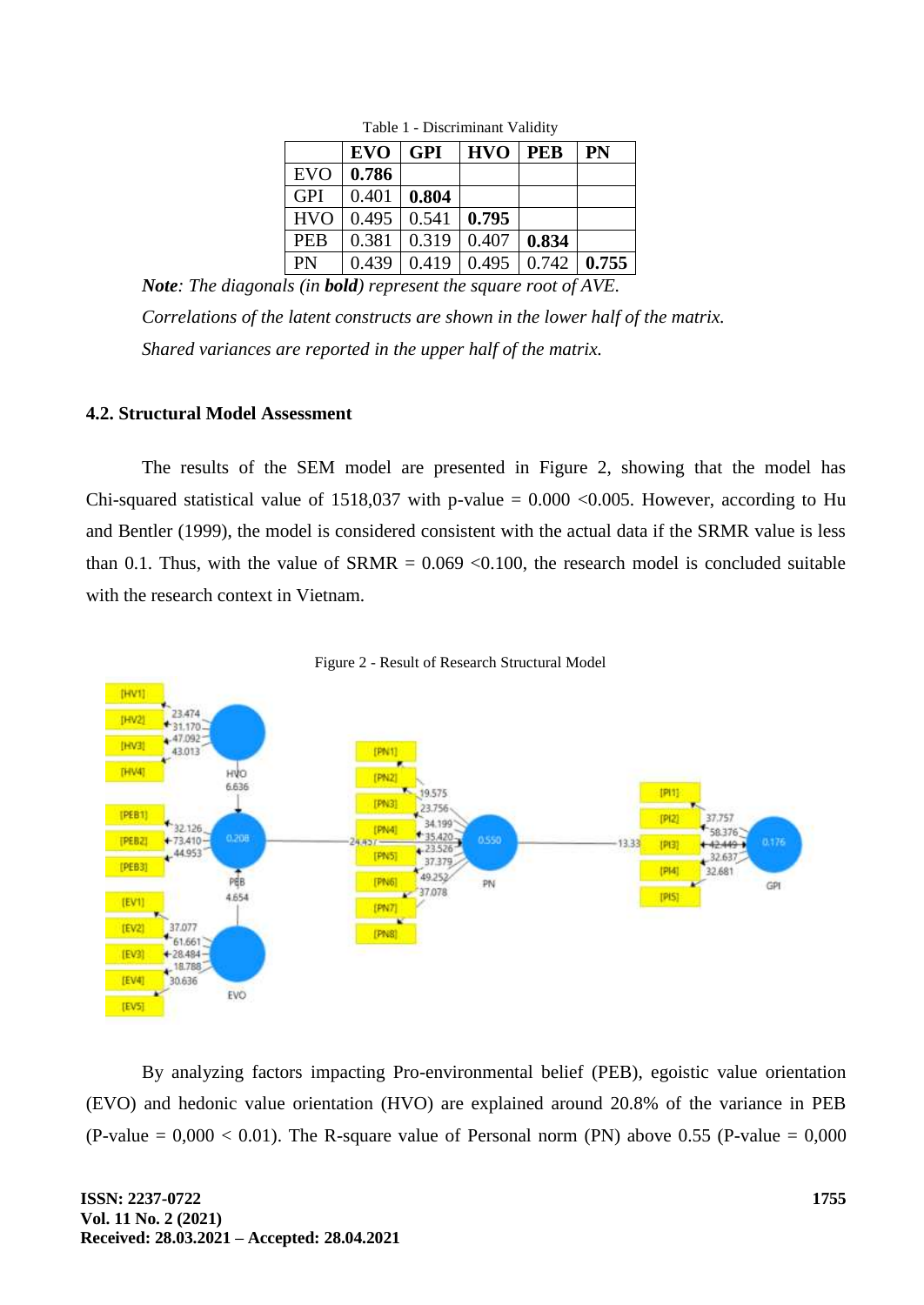<0.01) illustrated a substantial model explained by EVO, HVO, and PEB. Model Green cosmetics purchase intention (GPI) indicates EVO, HVO, PEB, and PN explained about 17.6% of the variance in GPI (P-value =  $0,000 < 0.01$ ).

Through endogenous construct assessment, Cohen (1988) suggested effect size  $(f^2)$  to evaluate the importance impact of independent latent variables on the dependent latent variable. Effective size  $(f<sup>2</sup>)$  is 0.02, 0.15, and 0.35 represent small, medium, and large effects, respectively. Result shows that the effect size of PEB to PN is  $1.22 > 0.35$ , thus, its relationship has a large effect size. All the other relationships have small effect sizes ( $0.02 \le f^2 < 0.15$ ). However, it should be noted that low effect size in this study does not mean that those relationships are not practically important. Small effect size is extremely common in psychological research (Milfont et al., 2012). In a meta-analytical review of hundreds of social psychological studies, Richard et al. (2003) indicated that average effect size in social science is 0.021.

By caring out-of-sample prediction assessment, predictive efficiency  $(q^2)$  was used under Cohen (1988) requirement. Predictive efficiency ( $q^2$ ) is 0.02, 0.15, and 0.35 represent small, medium, and large efficiency. The predictive efficiency value of  $q_{HV\rightarrow PEB}^2$ ,  $q_{EV\rightarrow PEB}^2$ ,  $q_{FTP\rightarrow GPI}^2$ ,  $q_{PN\rightarrow GPI}^2$  are above 0.02. Noticeably, PEB has a high predictive power to explain PN with  $q^2_{\text{PEB-PPN}} = 0.443 > 0.35$ .

#### **4.3. Bootstrapping Testing**

A bootstrapping method (5,000 resamples with 655 respondents) was used to test the accuracy of the sample in explaining the population. The less different between the initial model estimate and the mean from the bootstrapping method are, the more reliable the model estimates are concluded (Schumacker and Lomax, 2004).

|                       | <b>B</b> (standardized) | <b>Standard deviation</b> | t-value | P-value |  |  |  |  |
|-----------------------|-------------------------|---------------------------|---------|---------|--|--|--|--|
| $HVO \rightarrow PEB$ | $\pm 0.290$             | 0.044                     | 6.636   | 0.000   |  |  |  |  |
| $EVO \rightarrow PEB$ | 0.237                   | 0.051                     | 4.654   | 0.000   |  |  |  |  |
| $PEB \rightarrow PN$  | 0.742                   | 0.03                      | 24.457  | 0.000   |  |  |  |  |
| $PN \rightarrow GPI$  | 0.419                   | 0.031                     | 13.330  | 0.000   |  |  |  |  |

Table 2 - Results of Bootstrapping Structural Model Assessment

The result from 5,000 resamples indicates that the original model estimate is significant with bootstrapping result because all path coefficients in table 2 are within the 95% confidence interval (t-value  $> 2.56$  and P-value = 0,000). The results in the bootstrapping method do not differ from the initial model estimate. Therefore, the estimates in this model can be concluded to be reliable.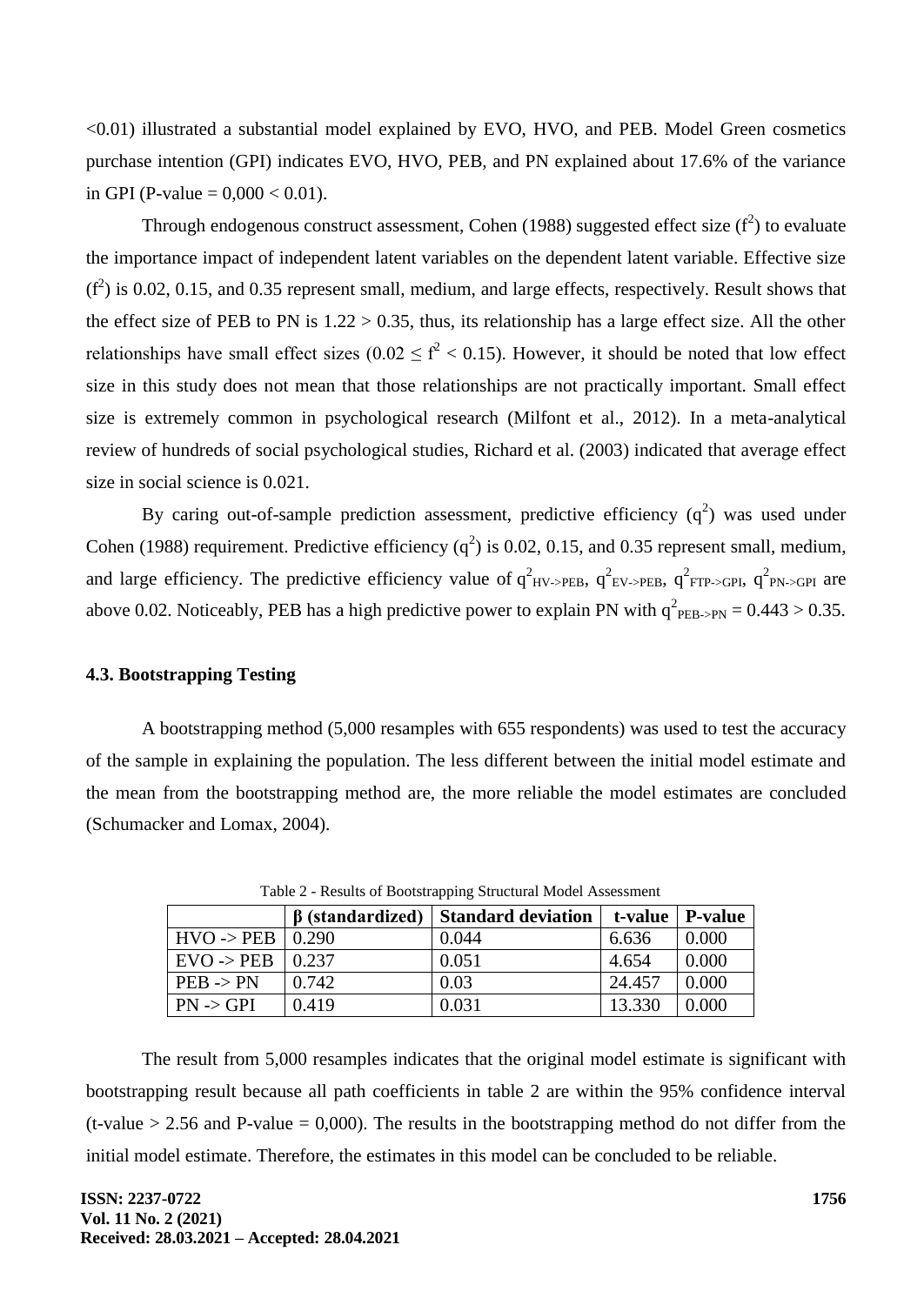#### **4.4. Hypotheses Testing & Discussion**

One out of five hypotheses have been rejected (H1) because Cronbach's alpha coefficient is lower than 0.7. Results of hypotheses 2-7 estimating correlations presented all factors affecting the purchase intention at statistical significance (P-value) of 1%.

| <b>Correlation</b>              | $\beta$ (standardized)   t-value   P-value   Hypotheses |        |       |                            |
|---------------------------------|---------------------------------------------------------|--------|-------|----------------------------|
| $\rm{AVO} \rightarrow \rm{PEB}$ | $H1$ (Rejected-Cronbach's alpha < 0.7)                  |        |       |                            |
| $HVO \rightarrow PEB$           | 0.290                                                   | 6.636  | 0.000 | H <sub>2</sub> (Supported) |
| $EVO \rightarrow PEB$           | 0.237                                                   | 4.654  | 0.000 | H3 (Supported)             |
| $PEB \rightarrow PN$            | 0.742                                                   | 24.457 | 0.000 | H4 (Supported)             |
| $PN \rightarrow GPI$            | 0.419                                                   | 13.330 | 0.000 | H5 (Supported)             |

Table 3 - Hypotheses Testing Outputs

*Hypothesis 2 (H2)* determined that Hedonic value orientation (HVO) has a positive impact on Pro-environmental beliefs (PEB) with a correlation coefficient value is 0.290 and P-value is 0.000. This relationship is also consistent with previous research of Ghazali et al. (2017) and Jaini et al. (2019). As result, HVO is proposed as the new observed variable for VBN theory. In other words, Gen Z is especially interested in the real experiences when using green cosmetics apart from ethical values.

*Hypothesis 3 (H3)* indicated that Egoistic value orientation (EVO) has a positive impact on the Pro-environmental beliefs (PEB). However, its standardized correlation is relatively low with β= 0.237. The above result is consistent with results of previous studies of Maria and Plakoyiannaki (2011), Pop et al., (2020). In other words, Gen Z consumers put a lot of attention on their own health and benefits when experiencing green cosmetics.

*Hypothesis 4 (H4),* Pro-environmental beliefs (PEB) have significant positive impact on Personal Norm (PN) with a correlation coefficient value is 0.742 and P-value is 0.000. This result is supported by VBN Theory of Stern (2000) and strengthened by other previous studies in the same green cosmetics industry such as Anderson (2012) and Kim et al., (2015). Hence, Gen Z consumers tend to form beliefs about environmental protection behaviors higher, the more they tend to develop intention to consume green cosmetics.

*Hypothesis 5 (H5),* Personal norm (PN) has positive impact on Green cosmetic purchase intention with correlation coefficient value is 0.264 and P-value is 0.000. This accordant with findings from VBN Theory of Stern (2000). This relationship has been positively proven in European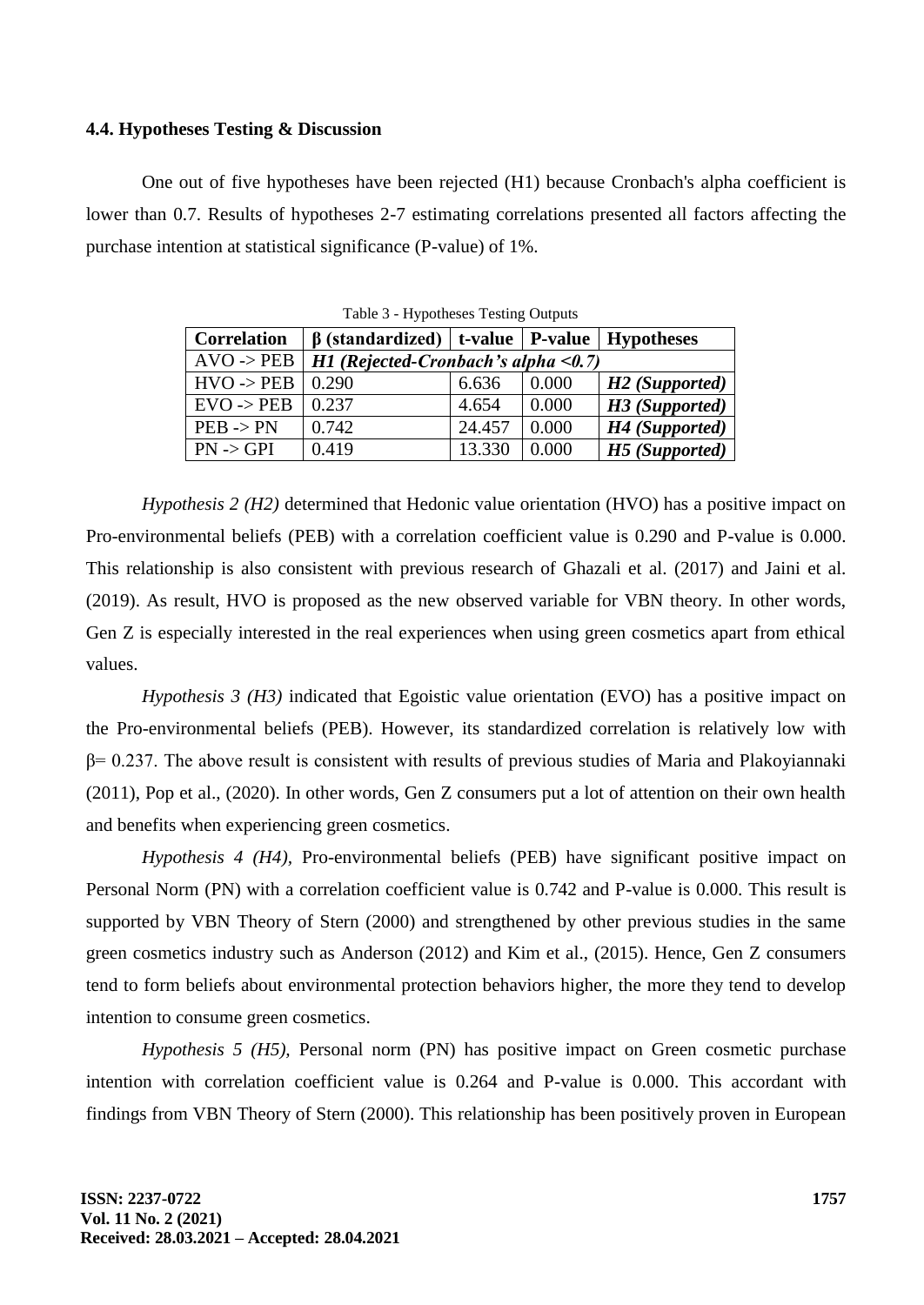and Asian countries such as Japan, Taiwan (Chen, 2014; Janini, 2019). Thus, it is concluded that the Personal norm is the basic and important factor to form the Green cosmetic purchase intention.

## **4.5. Testing Differences in Green Cosmetics Purchase Intentions by Characteristics**

### **Monthly Cosmetic Spending**

ANOVA in-depth analysis is applied to distinction in green cosmetic purchase intentions by monthly spending on cosmetics among Gen Z. To qualify for the ANOVA analysis, the variance between value groups must be consistent as well as satisfy the equality of population variance through the Levene-test. The monthly expenditure variable has a homogeneous variance between value groups by the Levene, Sig test.  $= 0.996 \ge 0.5$ , thus, the variable of monthly expenditure qualifies for the ANOVA analysis.

Table 4 - The Result of ANOVA Analysis by Monthly Spending

|                | Sum of squares | df  | <b>Mean squares</b> | Sig. |
|----------------|----------------|-----|---------------------|------|
| Between groups | 21.499         |     | 5.375               |      |
| Within groups  | 380.959        | 650 | .586                |      |
| Total          | 402.458        | 654 |                     |      |

The results in Table 4 indicated that the monthly cosmetic spending variable has statistical significance for Sig.  $= 0.00 \le 0.05$ . In other words, there is a difference between the groups that spend monthly on cosmetics and their intentions to purchase green cosmetics.

### **Gender**

Independent Samples T-Test method is used to define the differences in purchase intention among Male and Female. The analytical results of Levene test showed the coefficient  $Sig. > 0.05$ which is not statistically significant. Hence, it could be concluded that there is not an existing difference between the two genders in intent to purchase green cosmetics.

|                            | Levene's test   T-test<br>Sig. |     |          |               |      |                                        |  |  |
|----------------------------|--------------------------------|-----|----------|---------------|------|----------------------------------------|--|--|
|                            |                                |     |          | df            |      | Sig. (2-tailed)   Std Error Difference |  |  |
|                            |                                |     |          |               |      |                                        |  |  |
|                            |                                |     |          |               |      |                                        |  |  |
| Equal variable assumed     | 2.594                          | 108 | $-2.349$ | 643           | .019 | $-16987$                               |  |  |
| Equal variable not assumed |                                |     | $-2.43$  | $275.25$ .015 |      | $-16987$                               |  |  |

Table 5 - The Results of T-Test by Gender Differences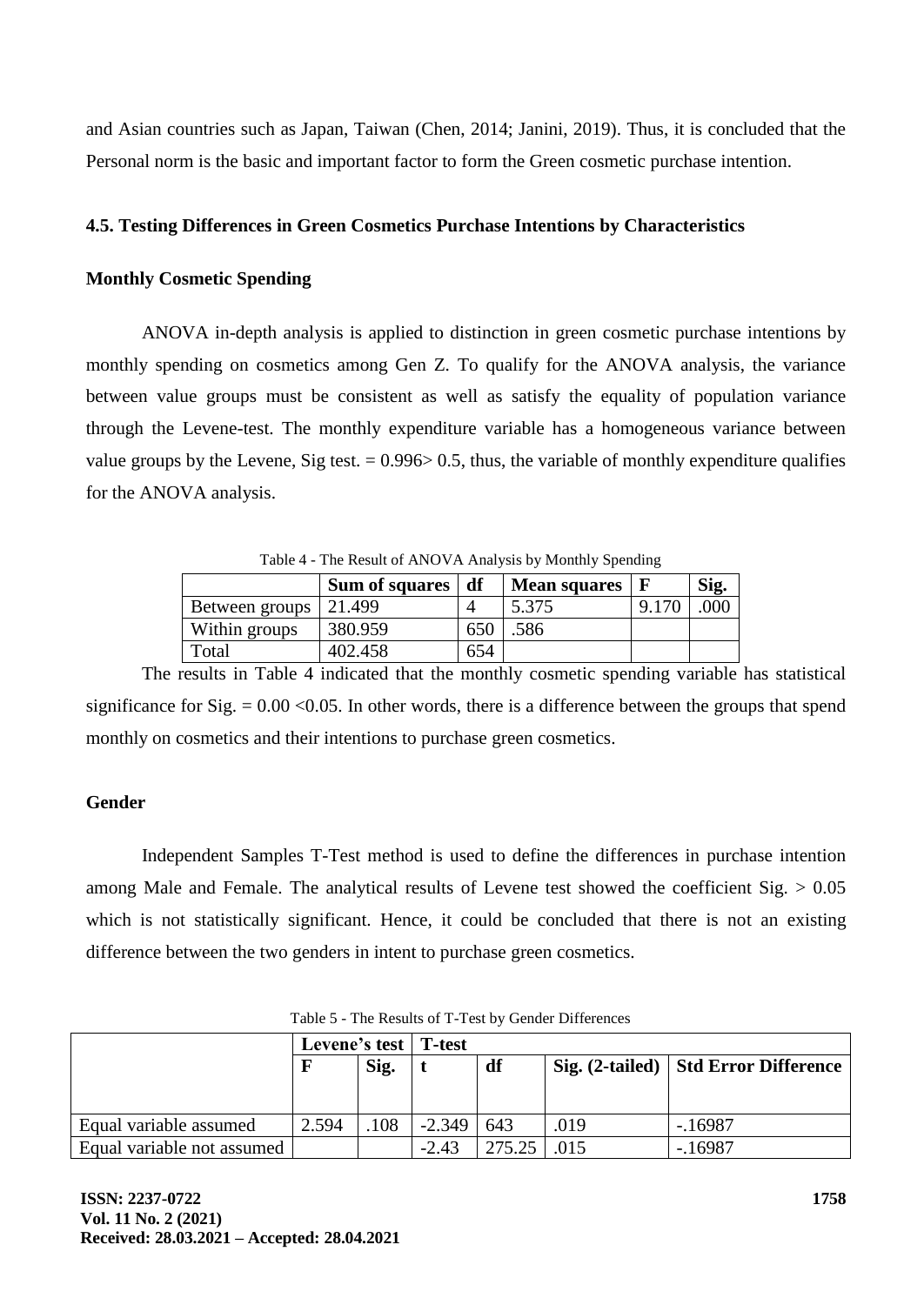The above results are contrary to the study of Çabuk et al (2008), Matić and Puh (2016) that found a difference between male and female in green consumption behavior. On the other hand, the result in this study is consistent with previous studies of Irawan and Darmayanti (2012), Tejpal (2016) concluded that there is no relationship between gender and green buying behavior. However, all previous studies have not been surveyed on Generation Z. Thus, the results of this study contributed to the research gaps on the differences in purchase intent between the genders among Generation Z.

### **Age Groups**

The results of testing the variance of total (Levene-test) are shown the coefficient Sig 0.768> 0.05. Thus, the variance between the age groups is equal, so it is eligible to analyze the difference by the ANOVA test.

| Twore $\sigma$ - The Result of THRS (Triangle of Tigs or Stoups |                |     |                     |       |      |  |  |  |
|-----------------------------------------------------------------|----------------|-----|---------------------|-------|------|--|--|--|
|                                                                 | Sum of squares | df  | <b>Mean squares</b> |       | Sig. |  |  |  |
| Between groups                                                  | 10.507         |     | 5.253               | 8.716 | 000  |  |  |  |
| Within groups                                                   | 391.781        | 650 | 603                 |       |      |  |  |  |
| Total                                                           | 402.288        | 652 |                     |       |      |  |  |  |

Table 6 - The Result of ANOVA Analysis by Age Groups

Sig. ANOVA test of  $0.000 \le 0.05$  in Table 6 indicates that there is a difference in green cosmetics purchase intention between age groups.

#### **5. Conclusion & Implications**

The thesis statement with three purposes: (1) examine the relationship between VBN factors and GPI, (2) pose a new factor in VBN model, and (3) assess the mediate effect of PEB and PN in the relationship between values and green purchase intention. In particular, the research has proposed a new variable "Hedonic Value Orientation" in the VBN model. Additionally, the authors explored the impact level of antecedent variables: Hedonic and Egoistic value orientation, beliefs, personal norms on green purchasing intention. Moreover, the mediating effect of pro-environmental beliefs and personal norms on the relationship between values and the purchase intention has been verified.

Based on the research findings, the government should improve regulatory quality and implement environmental regulation to increase corporate awareness of a pollution problem; update and consolidate legal provisions on "green criteria" to strictly punish wrongdoings from enterprises; implementing consumer education programs on sustainable consumption.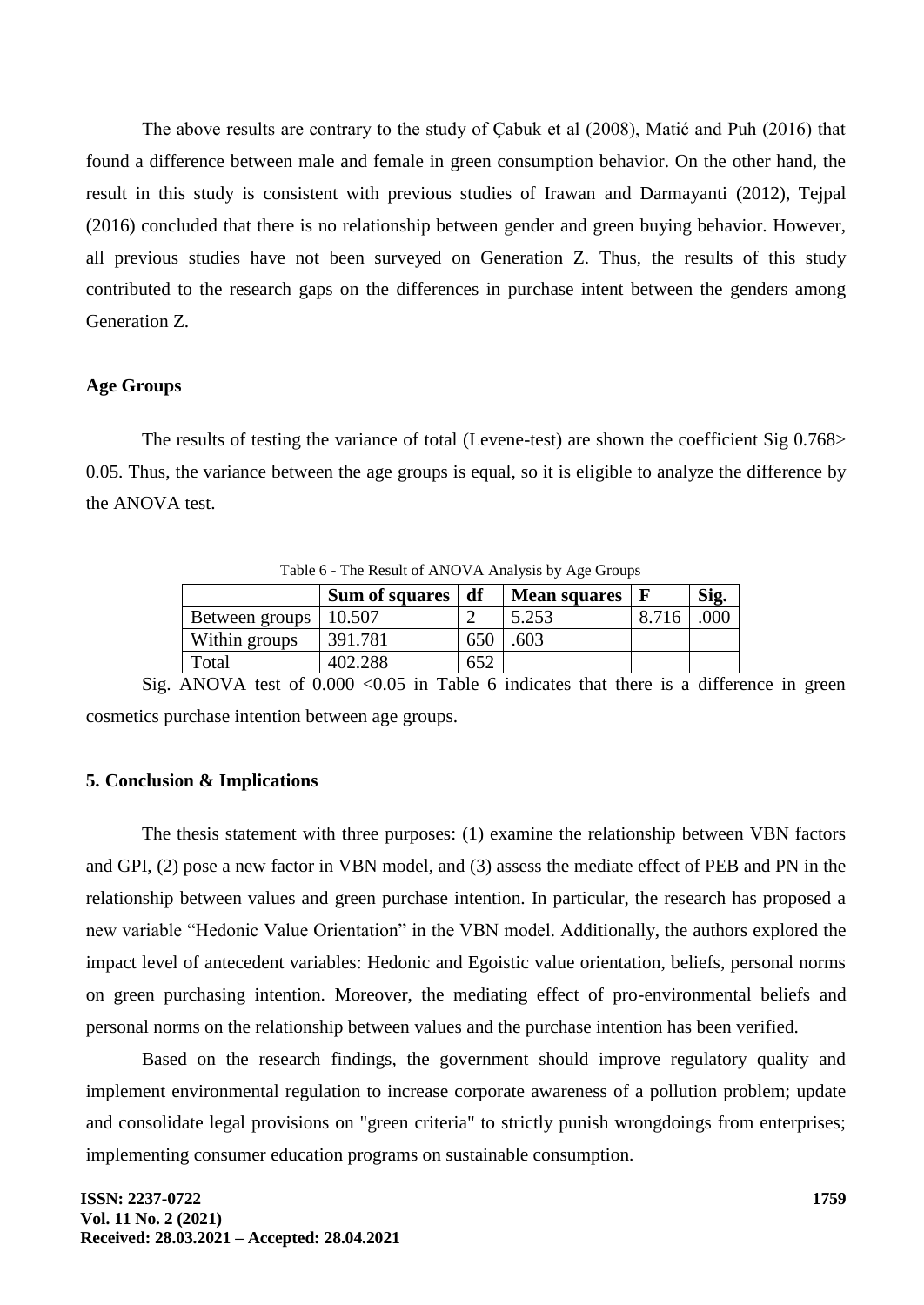In the view of enterprises, they should pursue "green" values, invest in enhancing product quality, optimizing production processes, and improving customer experience through product and marketing programs. In addition, cosmetics companies should invest in both traditional and modern purchasing channels to distribute products to generation Z consumers. Particularly, they should focus on developing product lines for both men and women, expanding markets to reach this segmentation include people who spend from over 500,000 VND/ month for cosmetics. Although the 14-22 age group rarely buys green cosmetics due to financial constraints, it is necessary to nurture and orient this group practice green consumption in the near future.

Not only do enterprises invest more money in researching and developing green cosmetics, but they also need to differentiate customer experience. Gen Z in this research has been demonstrated that they always consider hedonic values. Therefore, marketing campaigns can emphasize "self-identity" and "self-loving" as a key message. Gen Z may feel that they are respected and selfloved while using those products. To conclude, the most effective marketing way for firms to target Gen Z is approaching them by emotional features instead of mental and physical features.

#### **Acknowledgement**

Thank you editors, friends to support this publication.

#### **References**

Ajzen, I. (1991). The theory of planned behaviour. *Organizational Behaviour and Human Decision Processes, 50*(2), 179-211.

Anderson, J.C., & Gerbing, D.W. (1988). Structural equation modeling in practice: A review and recommended two-step approach. *Psychological bulletin*, *103*(3), 411–423.

Anh, P.T., Son, D.V., Hong, N.T.T., Huy, D.T.N., & Linh, N.N.K. (2019). Factors Affecting Sustainable Consumption Choice in the Field of Food and Drink: The Case of University Students in Hanoi, *International Journal of Entrepreneurship*, *23*(1S).

Çabuk, S., & Keleş, C. (2008). Investigation of green product purchasing behavior of consumers in terms of socio-demographic variables. *Çukurova University Journal of Social Sciences Institute*, *17*(1), 85-102.

Chen, M. (2014). An examination of the value-belief-norm theory model in predicting pro-environmental behaviour in Taiwan. *Asian Journal of Social Psychology, 18*(2), 145-151.

Cohen, J. (1988). *Statistical Power Analysis for the Behavioral Sciences.* In: Erlbaum Associates Hillsdale, NJ.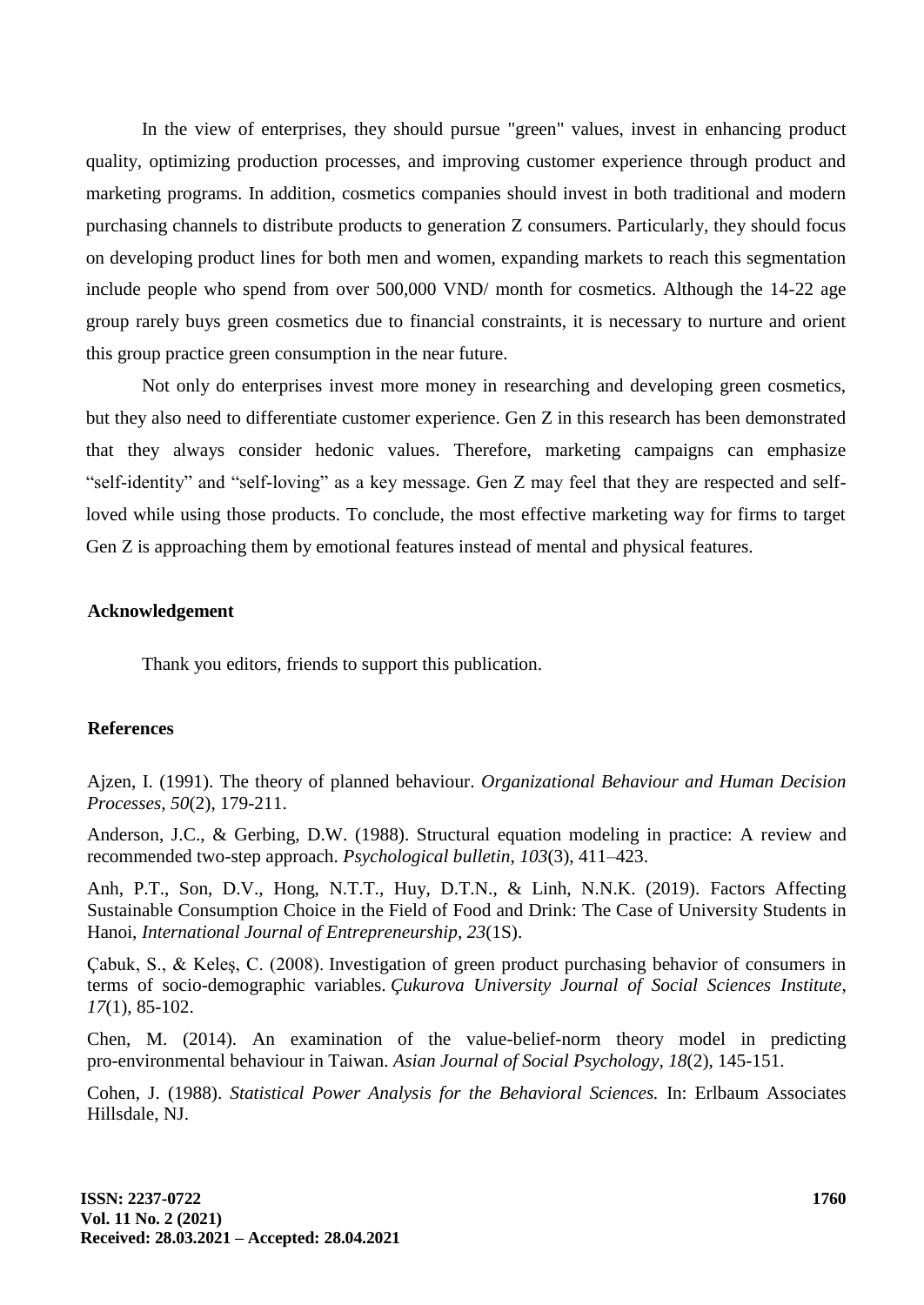Cronbach, L. (1951). Coefficient alpha and the internal structure of tests. *Psychometrika, 16*(3), 297-334.

Dat, P.M., Mau, N.D., Loan, B.T.T., & Huy, D.T.N. (2020). Comparative [China Corporate](http://www.tb.lt/Leidiniai/SSI/9-3/9_3_18.pdf)  [Governance standards After Financial Crisis, Corporate Scandals and Manipulation.](http://www.tb.lt/Leidiniai/SSI/9-3/9_3_18.pdf) *Journal of Security and Sustainability Issues,* 9(3), 931-940.

De Groot, J. I., Steg, L., & Dicke, M. (2008). Transportation trends from a moral perspective: Value orientations, norms and reducing car use. *New transportation research progress*, 67-91.

Fishbein, M., & Ajzen, I. (1975). *Belief, Attitude, Intention, and Behavior: An Introduction to Theory and Research.* Addison-Wesley: Reading, MA, USA.

Fornell, C., & Larcker, D.F. (1981). Evaluating structural equation models with unobservable variables and measurement error. *Journal of marketing research*, *18*(1), 39-50.

Ghazali, E., Soon, P.C., Mutum, D.S., & Nguyen, B. (2017). Health and cosmetics: Investigating consumers' values for buying organic personal care products. *Journal of Retailing and Consumer Services*, *39*, 154-163.

Hair Jr, J.F., Hult, G.T.M., Ringle, C., & Sarstedt, M. (2014). *A Primer on Partial Least Squares Structural Equation Modeling (PLSSEM).* Thousand Oaks, CA: Sage.

Han, H., Hsu, L.T.J., & Sheu, C. (2010). Application of the theory of planned behavior to green hotel choice: Testing the effect of environmental friendly activities. *Tourism management*, *31*(3), 325-334.

Hu, L.T., & Bentler, P.M. (1999). Cutoff criteria for fit indexes in covariance structure analysis: Conventional criteria versus new alternatives. *Structural equation modeling: a multidisciplinary journal*, *6*(1), 1-55.

Huijts, N.M.A., De Groot, J.I., Molin, E.J.E., & Van Wee, B. (2013). Intention to act towards a local hydrogen refueling facility: Moral considerations versus self-interest. *Transportation Research Part A: Policy and Practice*, *48*, 63-74.

Huy, D.T.N. (2015). The Critical Analysis of Limited South Asian Corporate Governance Standards After Financial Crisis, *International Journal for Quality Research, 9*(4): 741-764.

Huy, D.T.N., Dat, P.M., & Và Anh, P.T. (2020). Building and econometric model of selected factors' impact on stock price: a case study. *Journal of Security and Sustainability Issues, 9*(M), 77-93.

Irawan, R., & Darmayanti, D. (2012). The influence factors of green purchasing behavior: A study of university students in Jakarta. *In Proc. 6th Asian Business Research Conference*, 1-11.

Izagirre-Olaizola, J., Fernández-Sainz, A., & Vicente-Molina, M. (2014). Internal determinants of recycling behaviour by university students: a cross-country comparative analysis. *International Journal of Consumer Studies*, *39*(1), 25-34.

Jaini, A., Quoquab, F., Mohammad, J., & Hussin, N. (2019). I buy green products, do you...?". *International Journal of Pharmaceutical and Healthcare Marketing*, *14*(1), 89-112.

Joireman, J., Lasane, T., Bennett, J., Richards, D., & Solaimani, S. (2001). Integrating social value orientation and the consideration of future consequences within the extended norm activation model of pro environmental behaviour. *British Journal of Social Psychology*, *40*(1), 133-155.

Kim, H., Lee, S., H., & Yang, K. (2015). The heuristic-systematic model of sustainability stewardship: facilitating sustainability values, beliefs and practices with corporate social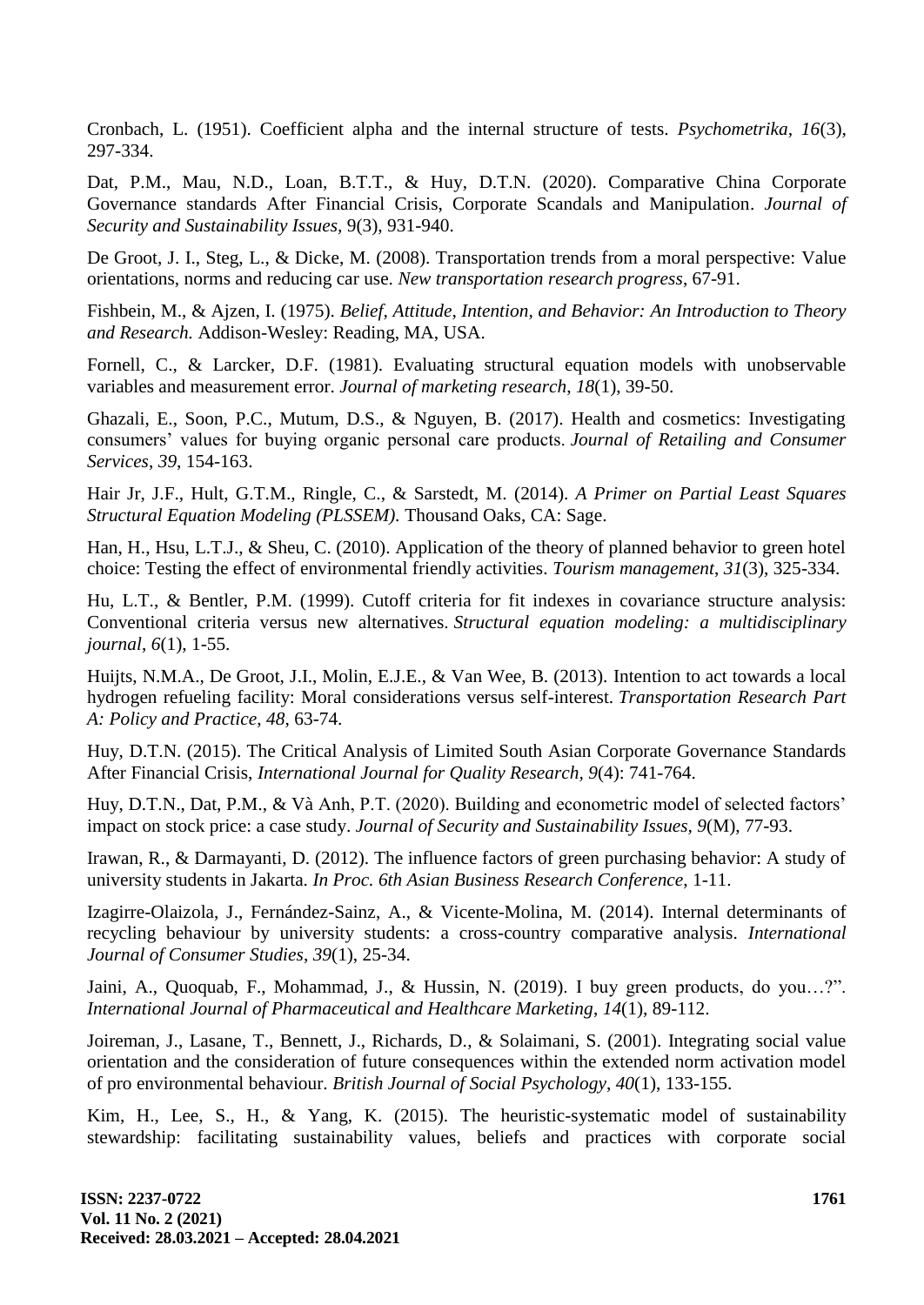responsibility drives and eco-labels/indices. *International Journal of Consumer Studies*, *39*(3), 249-260.

Landon, A. C., Woosnam, K. M., & Boley, B. B. (2018). Modeling the psychological antecedents to tourists' pro-sustainable behaviors: An application of the value-belief-norm model. *Journal of sustainable tourism*, *26*(6), 957-972. https://doi.org/10.1080/09669582.2017.1423320

Lockie, S., Lyons, K., Lawrence, G., & Grice, J. (2004). Choosing organics: a path analysis of factors underlying the selection of organic food among Australian consumers. *Appetite, 43*(2), 135-146.

Maria, K., and Plakoyiannaki, E., 2011. *Attitudes and intention toward organic cosmetics in Greece: an exploratory study.* Master Thesis.

Matić, M., & Puh, B. (2015). Customers' Purchase Intention Towards Natural Cosmetics. *Journal of Economics, 19*(1), 53-64.

Milfont, T.L., Wilson, J., & Diniz, P. (2012). Time perspective and environmental engagement: A meta-analysis. *International Journal of Psychology*, *47*(5), 325-334.

Nilsson, A., von Borgstede, C. and Biel, A., 2004. Willingness to accept climate change strategies: The effect of values and norms*. Journal of environmental psychology*, *24*(3), 267-277.

Onwezen, M., Antonides, G., & Bartels, J. (2013). The Norm Activation Model: An exploration of the functions of anticipated pride and guilt in pro-environmental behaviour. *Journal of Economic Psychology*, *39*, 141-153.

Pop, R., Săplăcan, Z., & Alt, M. (2020). Social Media Goes Green—The Impact of Social Media on Green Cosmetics Purchase Motivation and Intention. *Information, 11*(9), 447.

Prud'homme, B., & Raymond, L. (2013). Sustainable development practices in the hospitality industry: An empirical study of their impact on customer satisfaction and intentions. *International Journal of Hospitality Management*, *34*, 116-126.

Rashid, N.R.N.A. (2009). Awareness of eco-label in Malaysia's green marketing initiative. *International Journal of Business and Management*, *4*(8), 132-141.

Schultz, P. (2001). The structure of environmental concern: concern for self, other people, and the biosphere. *Journal of Environmental Psychology*, *21*(4), 327-339.

Schwartz, S.H. (1977). Normative influences on altruism. In *Advances in experimental social psychology*, *Academic Press, 10*, 221-279.

Schwartz, S.H. (1992). Universals in the content and structure of values: Theoretical advances and empirical tests in 20 countries. *In Advances in experimental social psychology*, *Academic Press, 25*, 1-65.

Seyrek, I.H. & Gul, M. (2017). Factors Affecting Green Purchasing Behavior: A Study of Turkish Consumers. *International Journal of Academic Research in Business and Social Sciences*, *7*(1), 306-319.

Steg, L., Bolderdijk, J., Keizer, K., & Perlaviciute, G. (2014). An Integrated Framework for Encouraging Pro-environmental Behaviour: The role of values, situational factors and goals. *Journal of Environmental Psychology, 38*, 104-115.

Stern, P.C. (2000). Toward a coherent theory of environmentally significant behavior. *Journal of Social Issues*, *56*(3), 407-424.